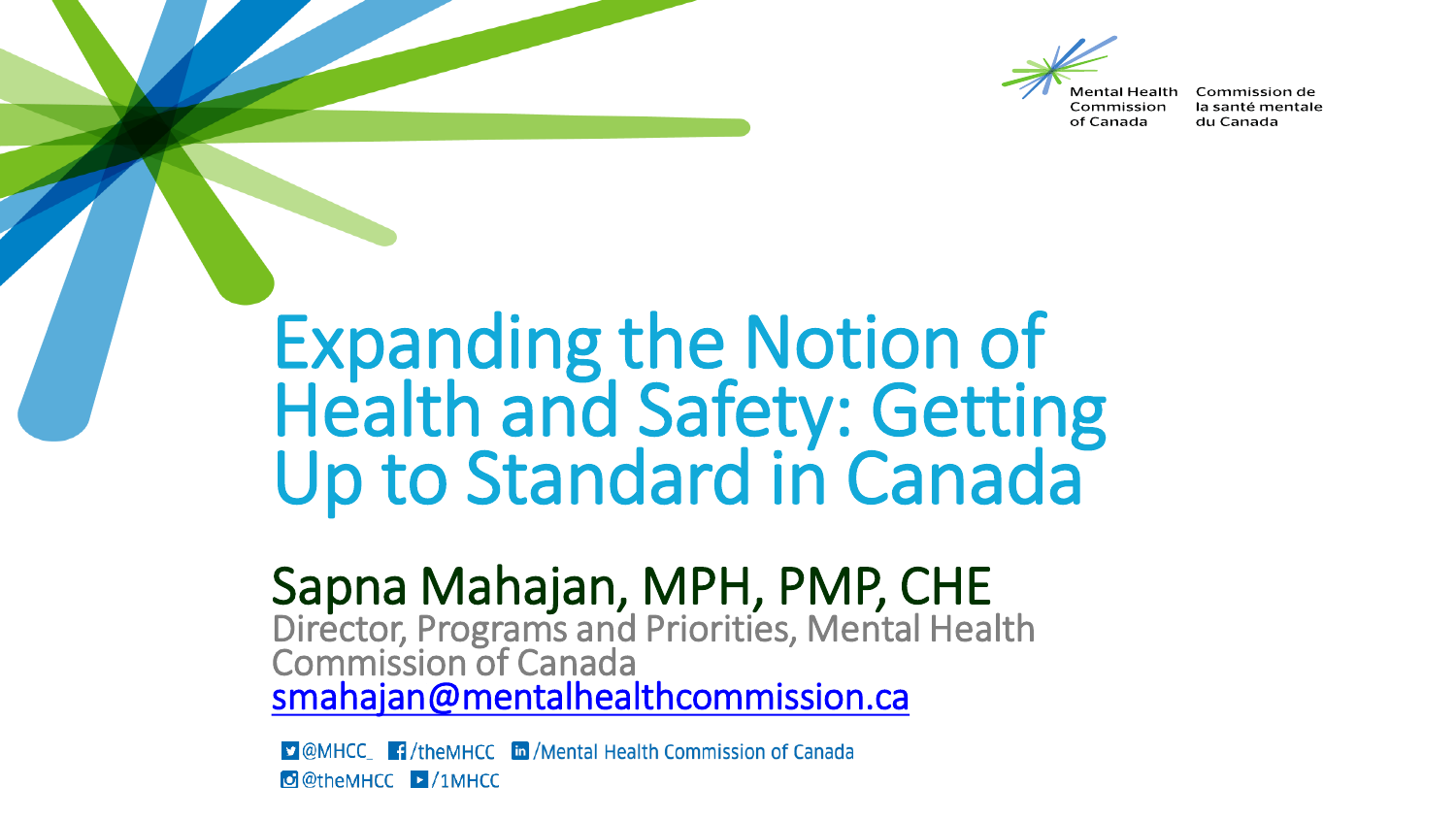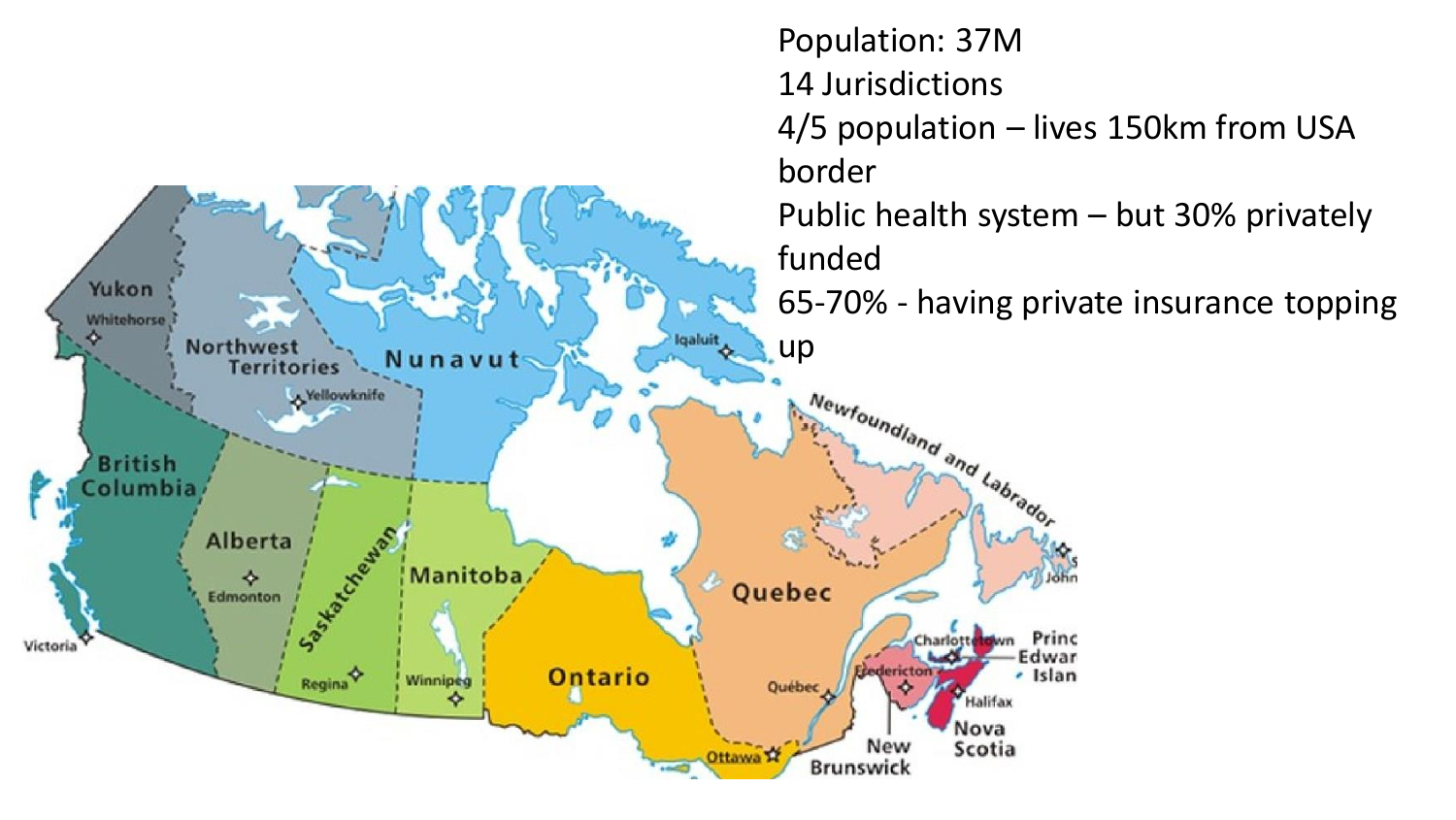## **Everybody's Business**



of disability costs are attributed to mental illness

6.7 million people in Canada with mental illness.

2.2 million people in Canada with type 2 diabetes.

1.4 million people in Canada with heart disease.

٠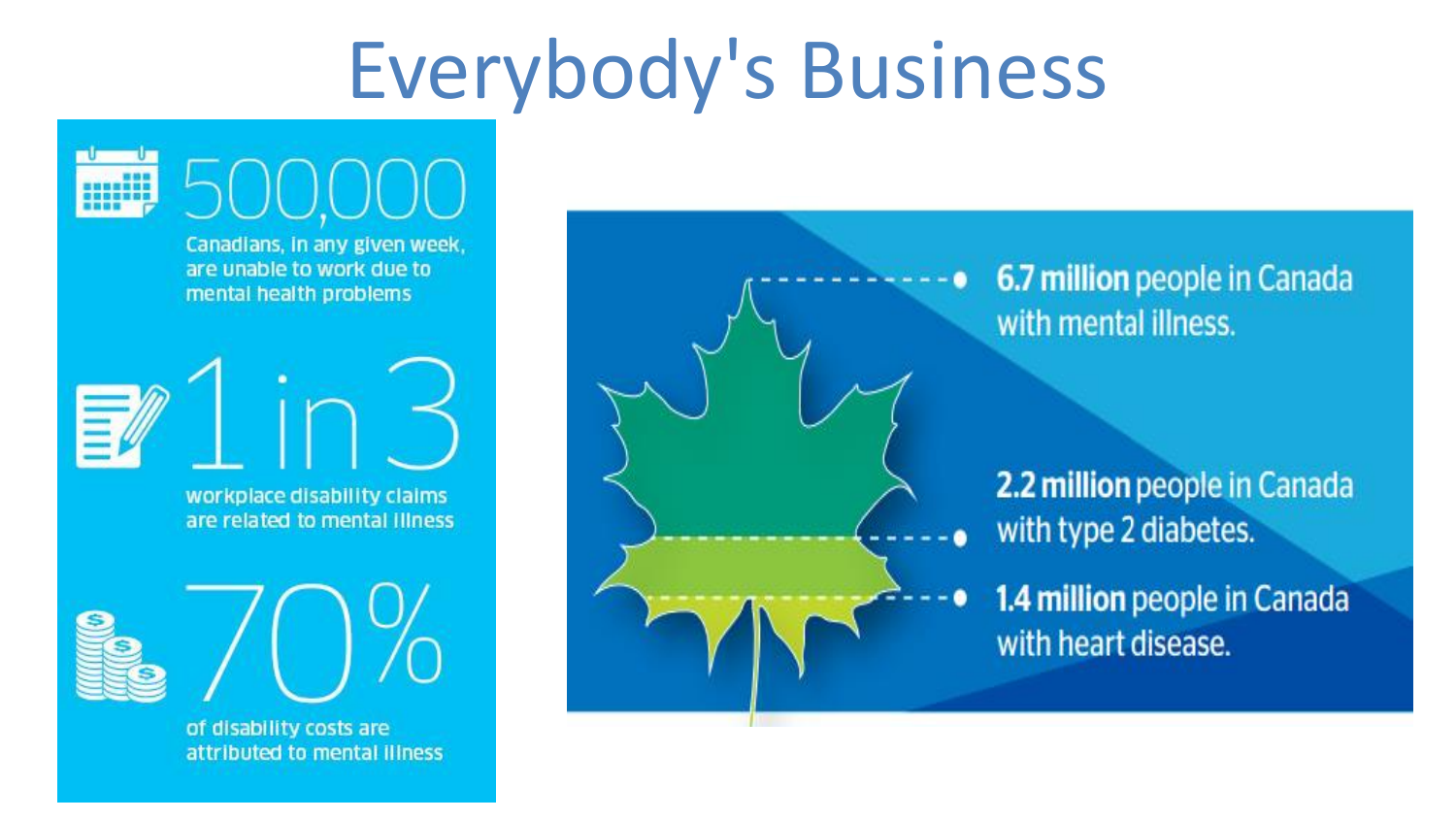

### The Cost of Doing Nothing

- $\checkmark$  Absenteeism
- $\sqrt{}$  Presenteeism
- $\checkmark$  Disability claims
- ✓ Injuries / illnesses
- $\checkmark$  Grievances / complaints
- ✓ Turnover
- $\checkmark$  Legal implications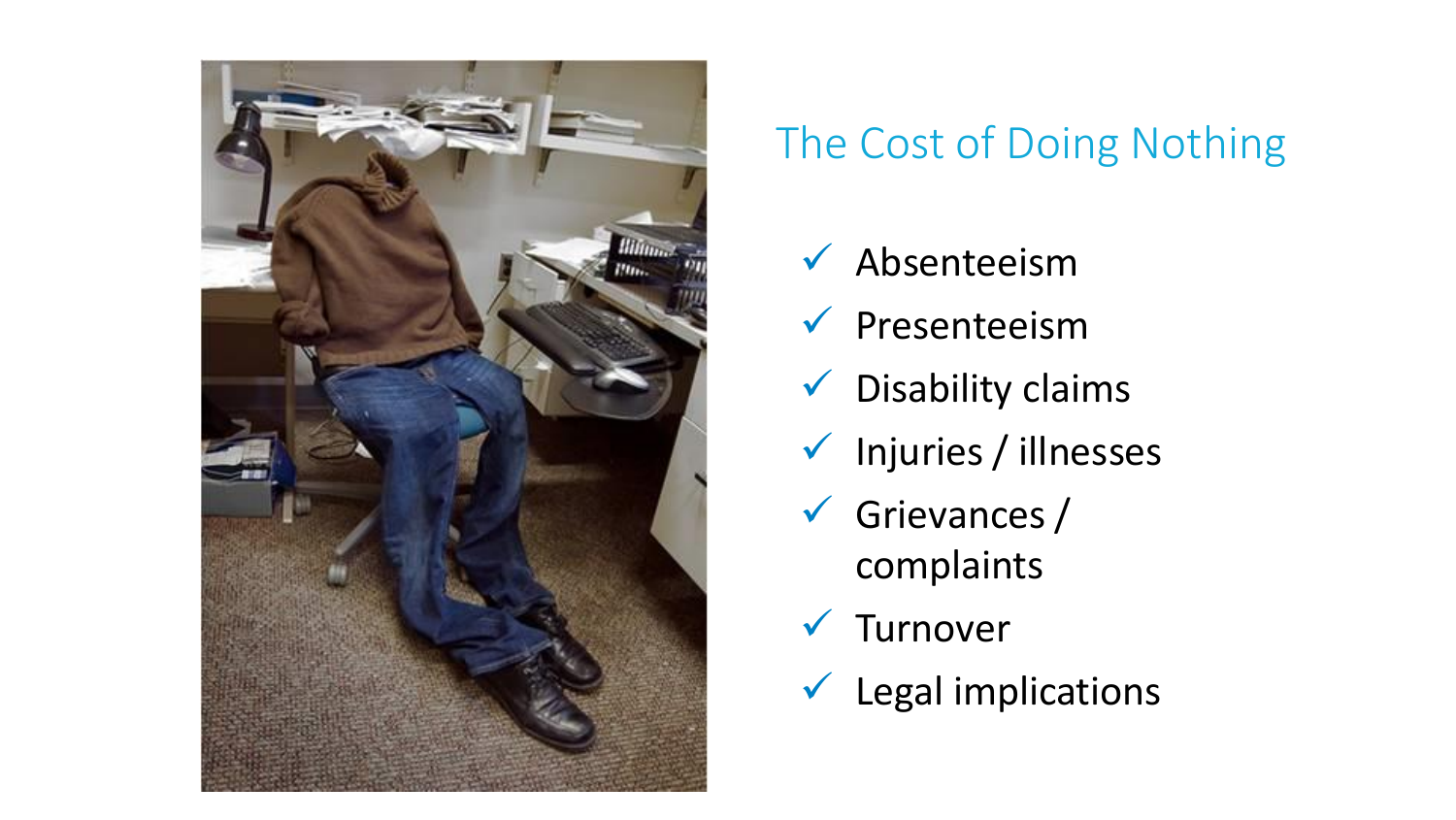# Global Impact of COVID...



# ...The ECHO pandemic

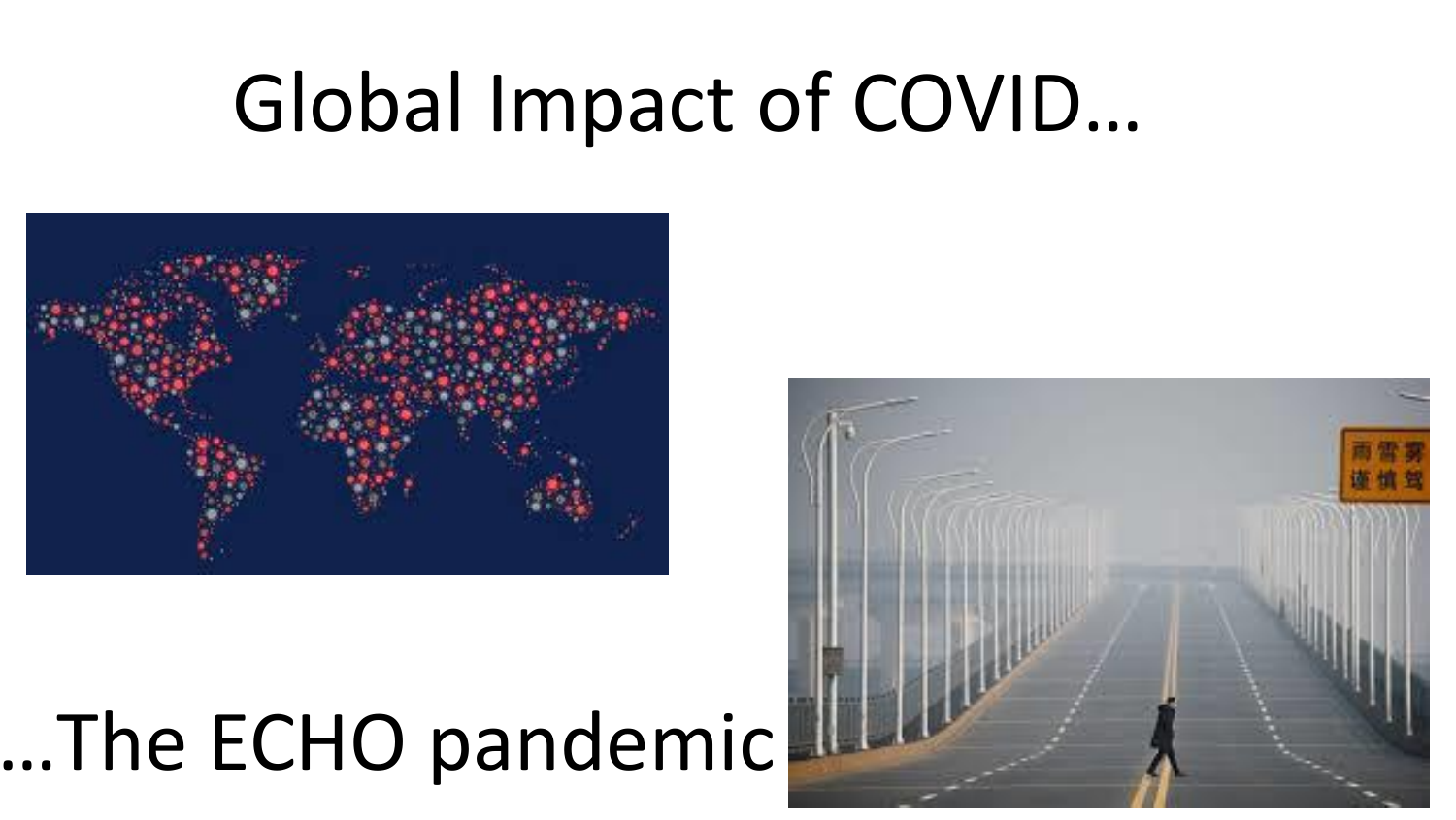### Canada's Accelerated Approach

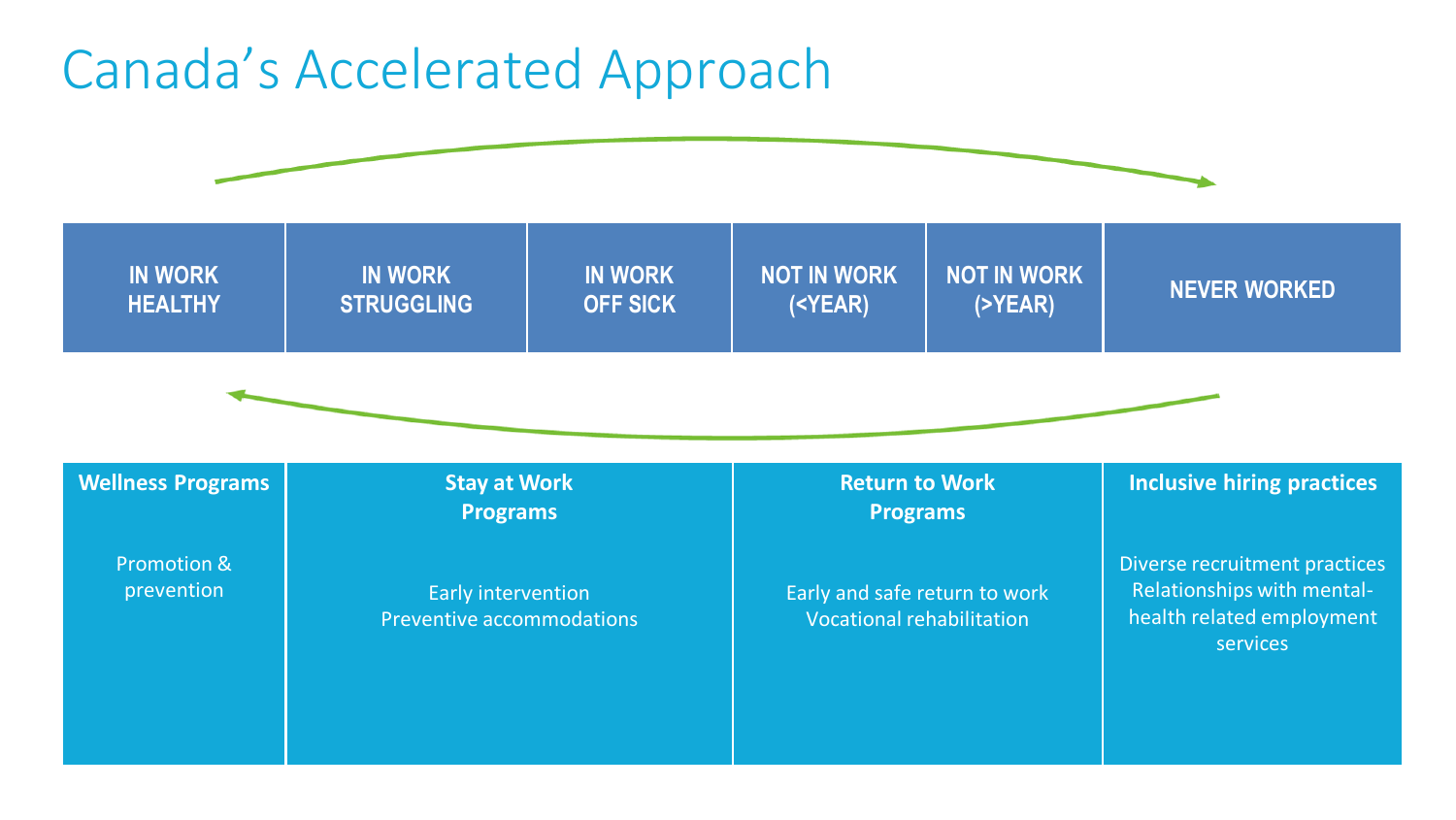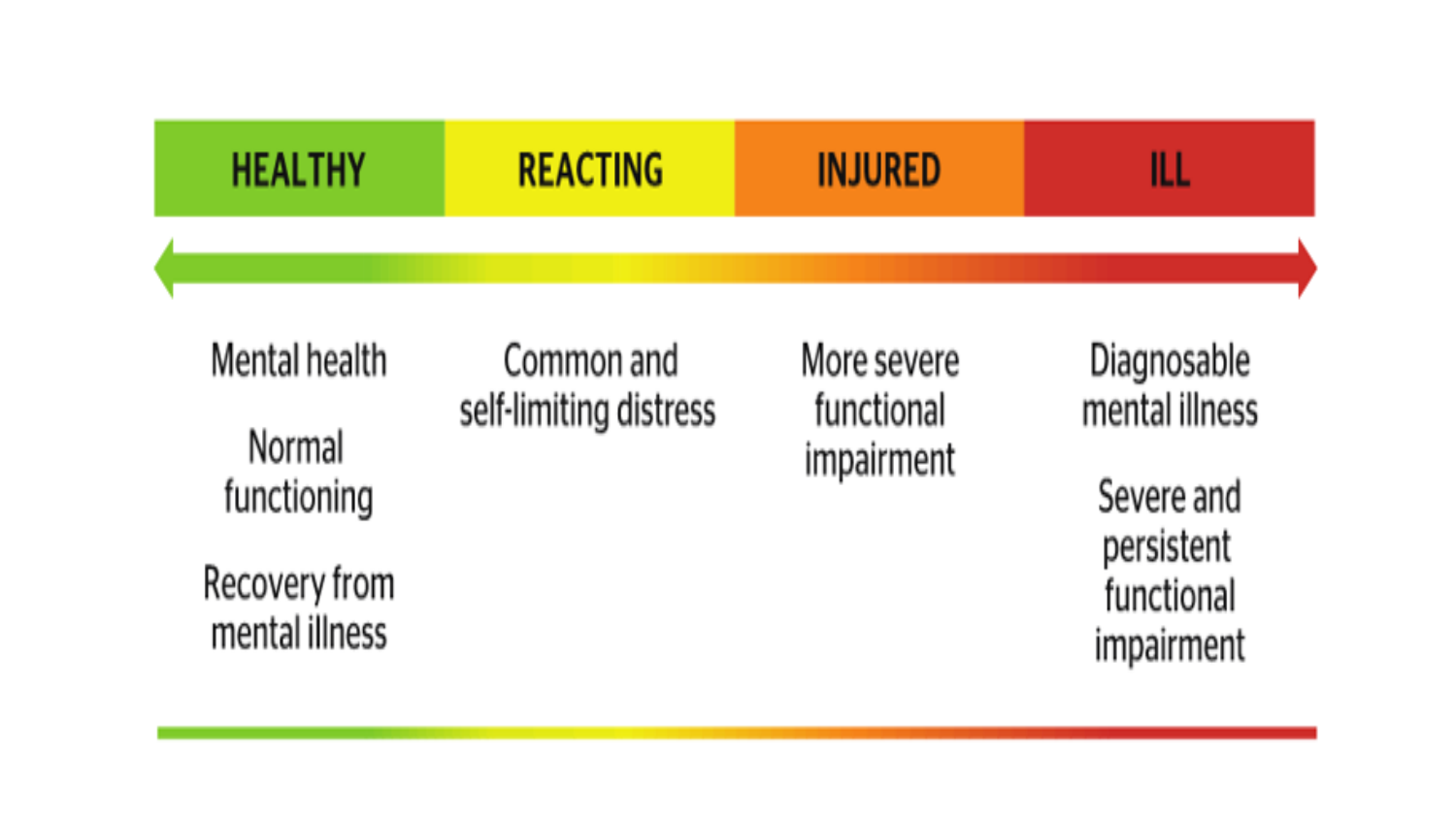



### **Early 2000's**



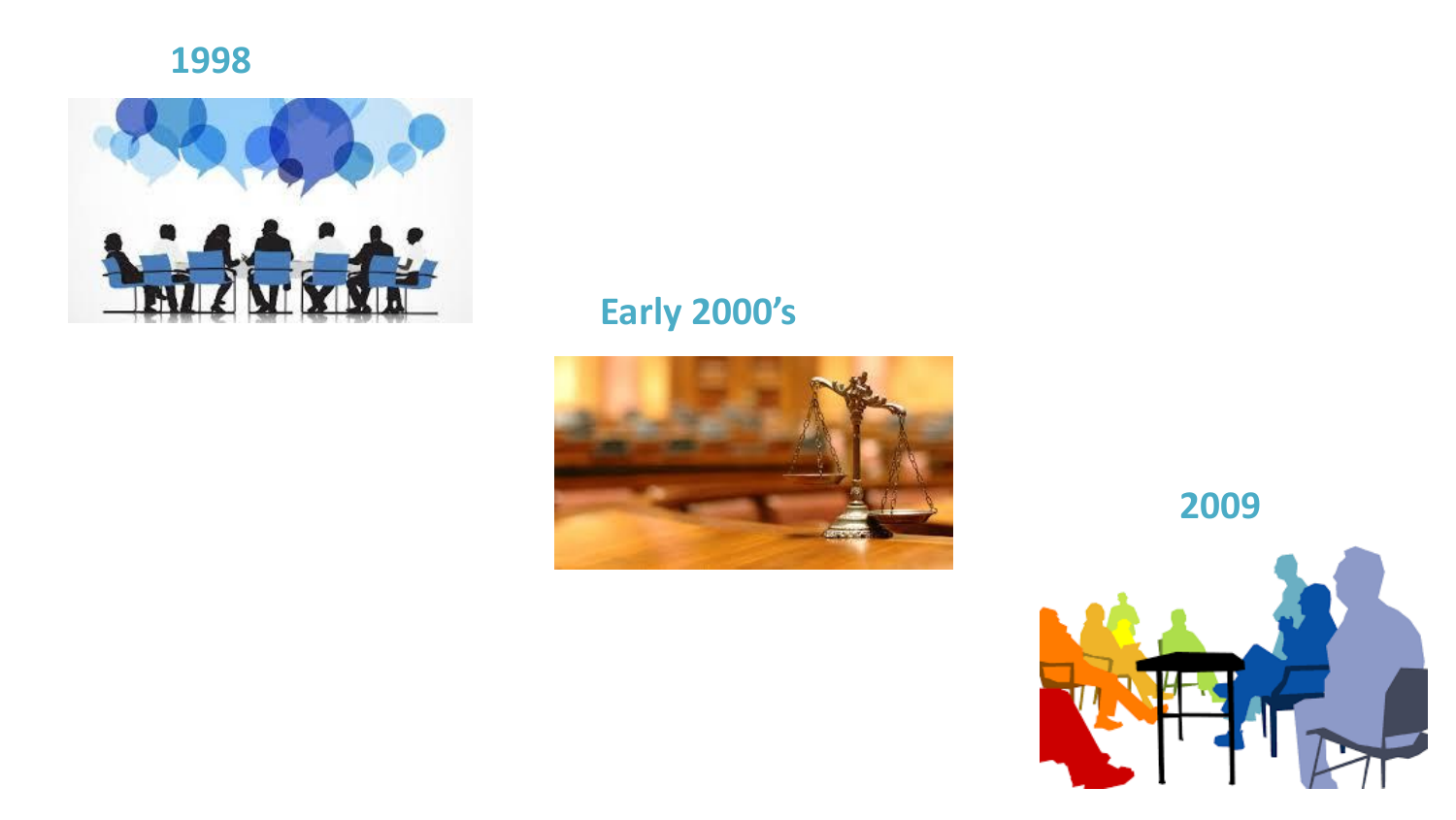# **Up to Standard:**

*A global First*

- Free
- Changing the Culture
- Voluntary, non prescriptive
- Measuring progress
- Applicable to all organizaitons
- Continous Improvement
- Embeded in Health and **Safety**



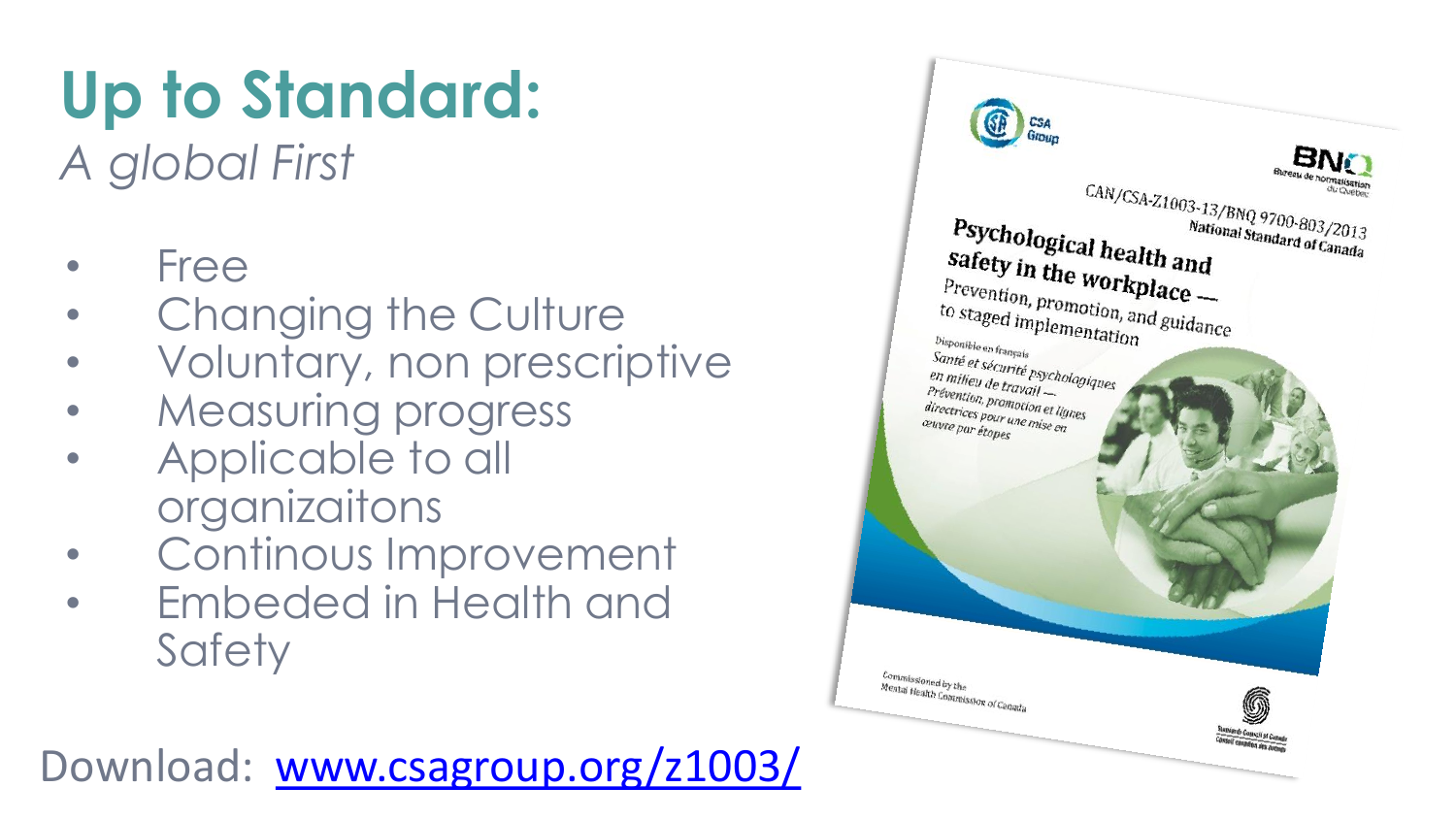### **Time is Now: Opportunity for Action**

#### **4.4.7 Critical event preparedness — Individual(s)**

The organization shall establish and sustain processes to a) identify potential critical events where psychological suffering, illness, or injury is involved, or likely to occur, while respecting confidentiality and privacy of all parties; b) provide response and support, including consideration of specialized external supports; c) provide related training for key personnel involved in critical event response; and d) ensure there are opportunities for debriefing and for revising guidelines for critical events as applicable*.*

#### **4.4.8 Critical event preparedness — Organization**

The organization shall establish and sustain processes to

a) ensure the psychological health and safety risks and impacts of critical events are assessed; b) manage critical events in a manner that reduces psychological risks to the extent possible and supports ongoing psychological safety;

c) incorporate learning from critical events into established plans related to the psychological health and safety system; and

d) ensure there are opportunities for reviewing and for revising guidelines for critical events as applicable.

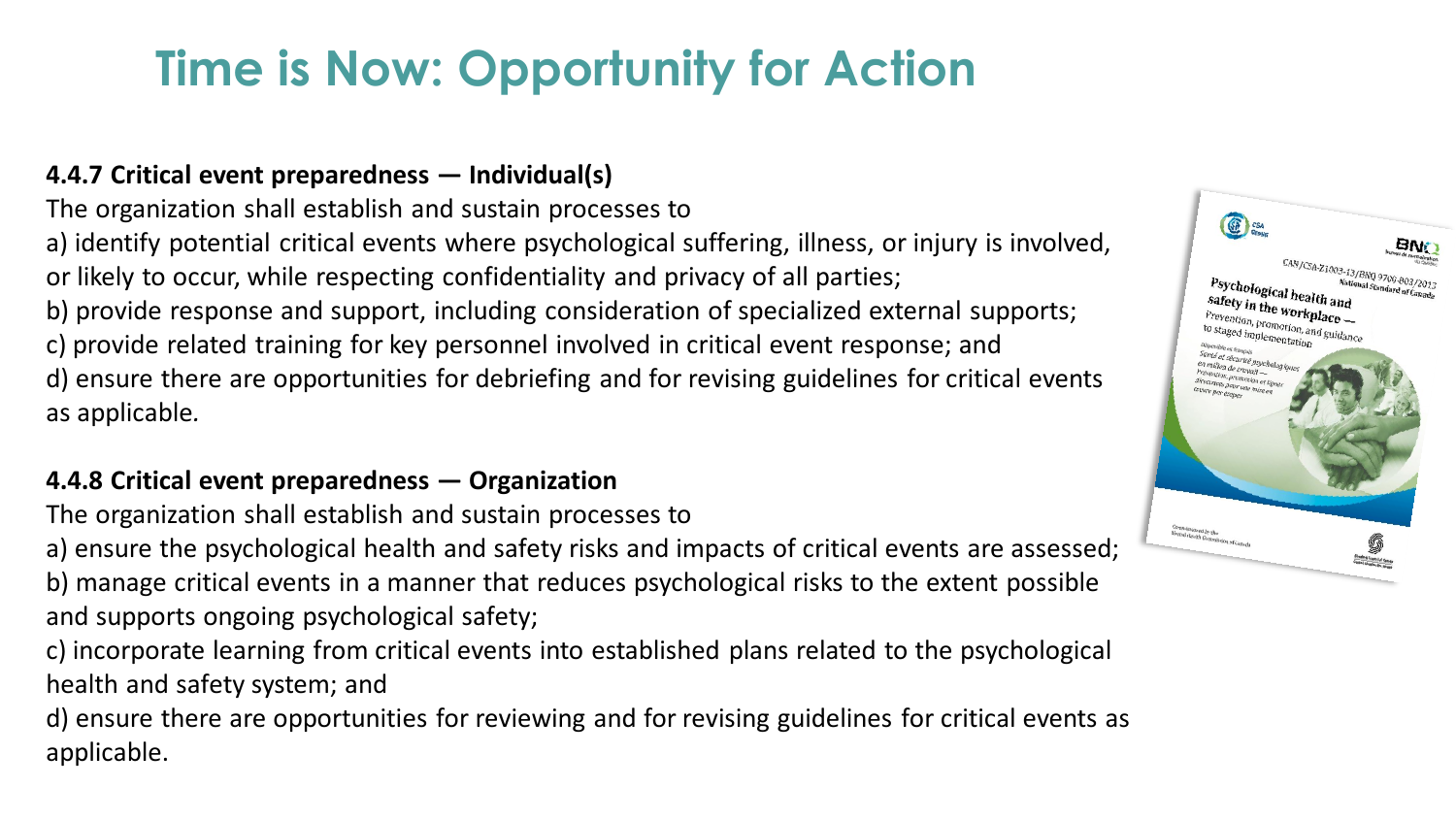

Psychological Support



Civility & Respect



Recognition & Reward



Balance



Organizational **Culture** 



Clear Leadership & Expectations



Psychological Demands



Growth & Development



Involvement & Influence



Workload



Psychological Protection

Supportive Physical Environment

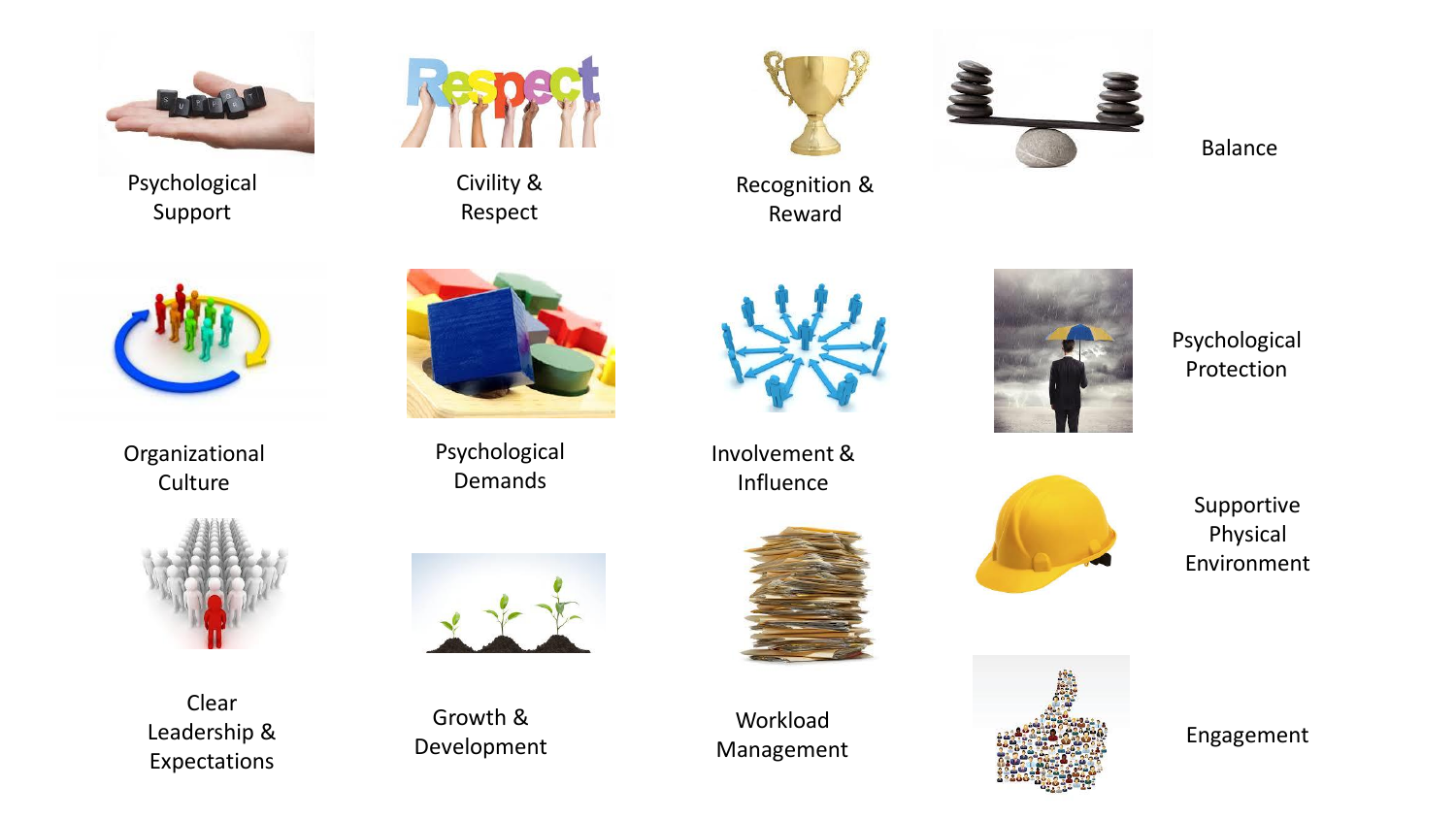